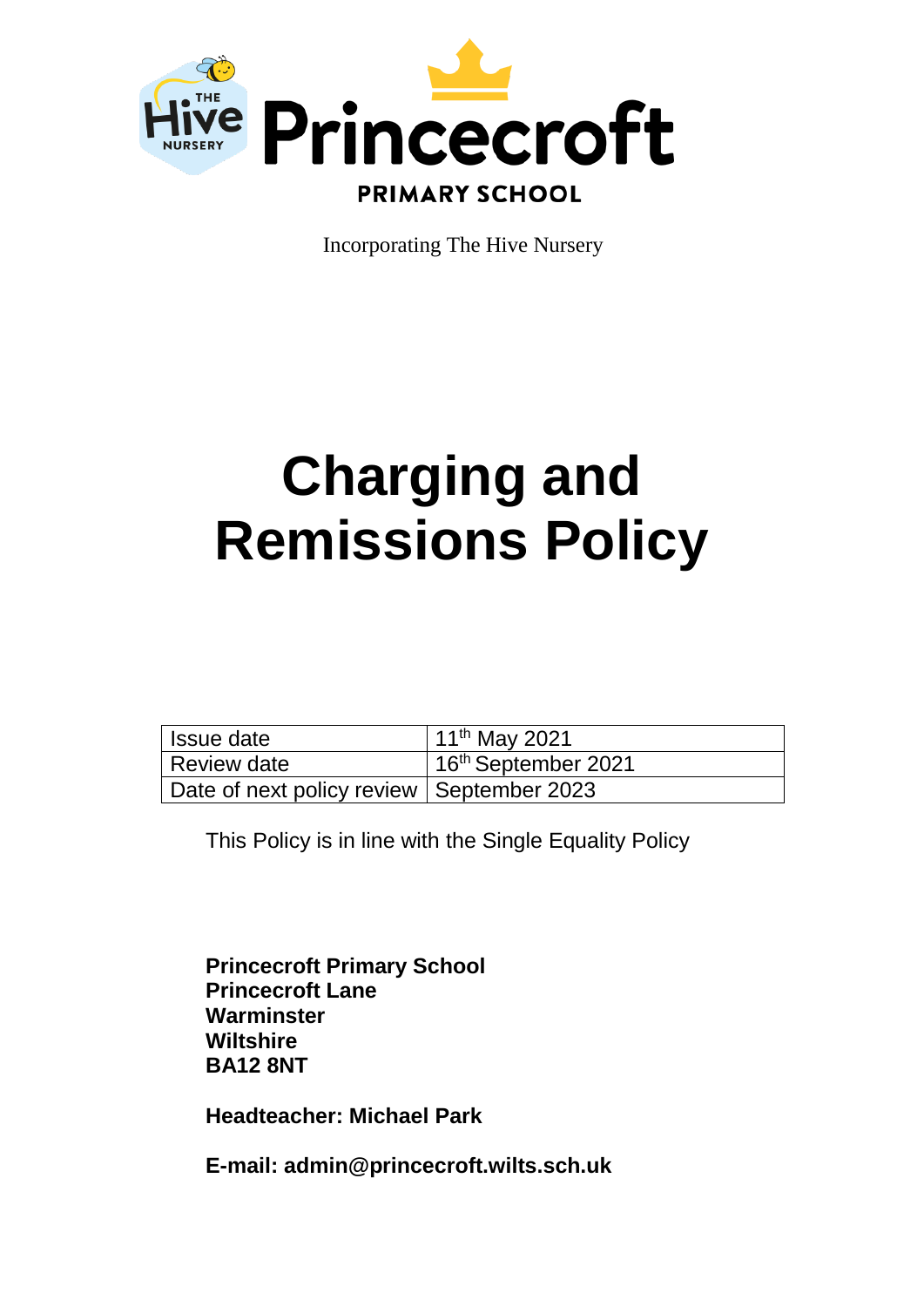## **CHARGING & REMISSIONS POLICY**

#### **This policy should be read and understood with reference to the following documents**:

- The Education Act 1966 (Sections 449 462)
- The Education and Inspections Act 2006 (Section 56)
- [Charging for School Activities \(DfE May 2018\) \(Appendix A\)](https://assets.publishing.service.gov.uk/government/uploads/system/uploads/attachment_data/file/706830/Charging_for_school_activities.pdf)
- [School Admissions Code 2014](https://www.gov.uk/government/uploads/system/uploads/attachment_data/file/389388/School_Admissions_Code_2014_-_19_Dec.pdf) (paragraph 1.9(n)
- Governors' Handbook [see section on 'Finance'](https://assets.publishing.service.gov.uk/government/uploads/system/uploads/attachment_data/file/925104/Governance_Handbook_FINAL.pdf)
- The Charges for Music Tuition (England) Regulations 2007
- [Home to school travel and transport guidance \(DfE July 2014\)](https://assets.publishing.service.gov.uk/government/uploads/system/uploads/attachment_data/file/575323/Home_to_school_travel_and_transport_guidance.pdf)
- The Equality Act 2010
- Lettings Policy

#### **1. PRINCIPLES**

- Princecroft School and the Hive Nursery (hereinafter referred to as Princecroft School) want all their pupils to have an equality of opportunity to benefit from school activities, both on and off site, within and outside the curriculum, regardless of their family's financial means. This policy sets out the school approach to charging and remissions and is informed by guidance from the Department of Education (Appendix A). In doing this the intention is to ensure transparency in setting charges and ensure all children are able to access all the provision on offer.
- Parents on low incomes and in receipt of certain benefits will be informed of the support that is available to them when being asked for contributions towards the cost of school visits. The list of eligible benefits is the same as those that entitle parents to claim for free school meals and can be found by clicking on the link [here.](https://www.gov.uk/apply-free-school-meals)
- This policy does not apply to charges made and determined by other organisations offering activities and services on the school premises.

### **2. MAIN POINTS:**

- The governing body of **Princecroft** School are bound by the regulations (as outlined in Appendix A of this policy: ['Charging for School Activities'](https://assets.publishing.service.gov.uk/government/uploads/system/uploads/attachment_data/file/706830/Charging_for_school_activities.pdf)  [\(DfE May 2018\)](https://assets.publishing.service.gov.uk/government/uploads/system/uploads/attachment_data/file/706830/Charging_for_school_activities.pdf). Clarification can be sought from the Head Teacher if anything in this document is unclear.
- School governing bodies and local authorities, subject to limited exceptions as outlined in 'Charging for School Activities' (and in sections 3 and 4 below) cannot charge for education provided during school hours, including the supply of any materials books, instruments or other equipment.
- Schools cannot charge for transport related to a pupil's education (or any external examinations) where arrangements have been made for these by either the school or the local authority. More detailed guidance on school travel can be found in the document [Home to school travel and transport](https://assets.publishing.service.gov.uk/government/uploads/system/uploads/attachment_data/file/575323/Home_to_school_travel_and_transport_guidance.pdf)  [guidance \(DfE July 2014\)](https://assets.publishing.service.gov.uk/government/uploads/system/uploads/attachment_data/file/575323/Home_to_school_travel_and_transport_guidance.pdf)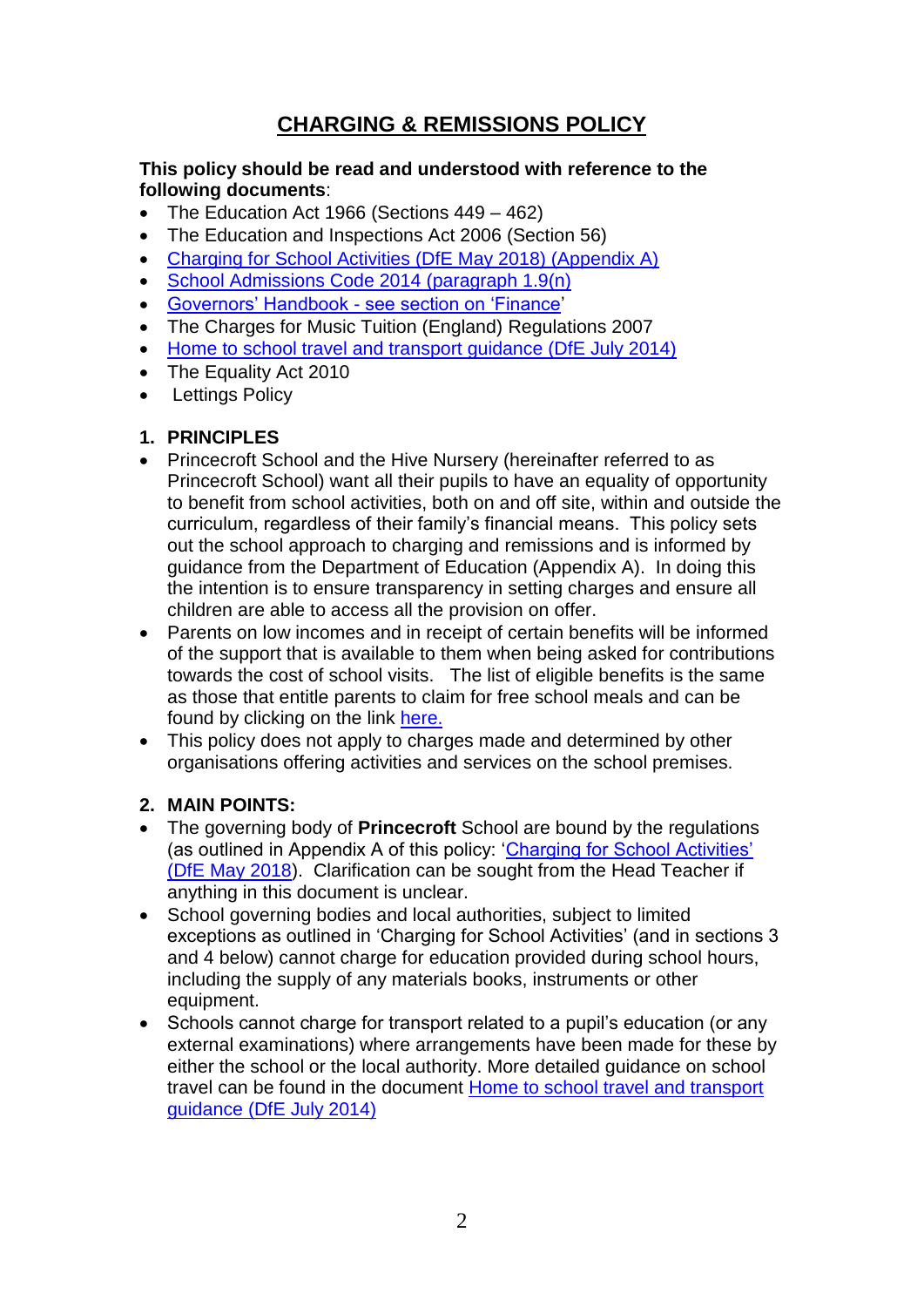- **3. What can schools charge for?**
- **Materials, book instruments and/or equipment** can be charged for where the child's parent wishes him/her to own them.
- **Music and vocal tuition** over and above that provided either under the national curriculum or under the first access to the Key Stage 2 Instrumental and Vocal Tuition Programme. Charges can therefore be made for instrumental and vocal musical tuition to children either individually or in groups of any size, as long as it is being provided at the request of parents and that the charge does not exceed the cost (including that of the staff providing the tuition). The only exception to this is in respect of a pupil who is 'looked after' by the local authority. *Where a charge is made for instrumental and vocal tuition within school hours, parents/carers in receipt of certain benefits will have charges reduced or waived on an individual basis to ensure that specialist music tuition is accessible and affordable for all children.*
- *Wilful damage or breakage of school property: the school may seek to recover some or all of the costs incurred due to wilful damage or breakage of school property. This will be determined by the Head Teacher. The school may also seek to recover some or all of the costs incurred due to wilful damage or breakage or property belonging to a third party where the school has been charged. This will be determined by the Head Teacher.*
- **Community facilities:** the school can charge for allowing the school's premises to be used out of school hours for community activities. All the details are outlined in our school's 'Lettings Policy', which is in line with Local Authority guidelines.

#### **4. OPTIONAL EXTRAS AND CHARGES AT SCHOOL'S DISCRETION**

- The school may charge for some activities that are known as 'optional extras' and are described in detail in the DfE guidance, together with information on how these costs are calculated.
- 'Optional extras' include education and/or services provided outside school time that is not:
	- o part of the national curriculum
	- o part of the syllabus for a prescribed public examination that the pupil is being prepared for at the school, or
	- o part of religious education
- In addition, optional extras also include:
	- o examination entry fees where the pupil has not been prepared for the examination at the school
	- o transport (unless it is required and approved by the Local Authority, to take a pupil to school or alternative educational provision)
	- o board and lodging for a pupil on a residential visit
	- o extended day services offered to pupils (e.g. breakfast clubs, afterschool clubs, teas and supervised homework sessions.
- The DfE guidance lays out in detail how such costs are calculated and that any charge made must not exceed the cost of providing the 'optional extra' divided by the number of children involved in the activity.
- Participation in any optional extra activity will be on the basis of parental choice and willingness to meet the charges. Therefore parental agreement is a necessary pre-requisite where charges are to be made.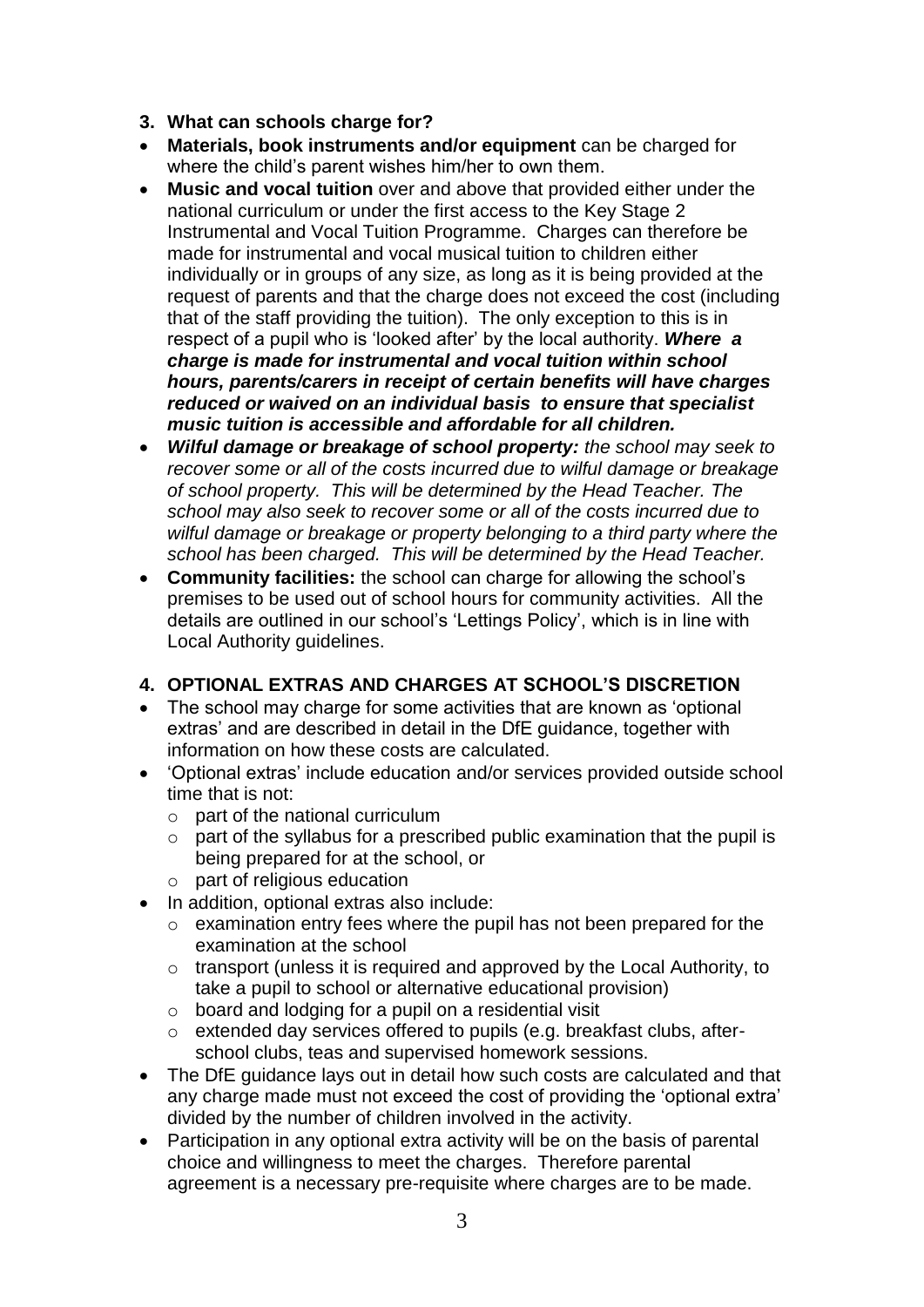#### **5. VOLUNTARY CONTRIBUTIONS**

- *The school may, in certain circumstances, invite parents to make a voluntary contribution towards activities that are exempt from charging.*
- Where the school asks for voluntary contributions, it will make it clear that children of parents who choose not to contribute will not be treated differently from those who do. No pupil will be excluded from the activity if their parents do not contribute.
- If an activity cannot go ahead without sufficient voluntary contributions, this will be explained to the parents when the contribution is requested. If the activity has to be cancelled due to insufficient funds, all monies received will be returned to parents.

#### **6. RESIDENTIAL VISITS**

- Schools cannot charge for:
	- o education provided on any visit that takes place during school hours
	- o education provided on any visit that takes place outside school hours if it is part of the National Curriculum or part of a syllabus for a prescribed public examination that the pupil is being prepared for by the school, or part of religious education
	- o supply teachers to cover the cost for those teachers who are absent from school accompanying pupils on a residential visits.
- Schools can however charge for:
	- o board and lodging at the actual cost
- When the school informs parents about any planned visits, the school will ensure that they understand that those parents who are in receipt of certain benefits will be exempt from paying the cost of board and lodging.
- The school will follow the formula as laid out in the DfE guidance when calculating any charge that can be made.

### **7. NURSERY PROVISION:**

- The Hive Nursery at Princecroft School offers wrap around, all year round childcare for pre-school children aged from 3 years. National funding entitlements of 15 or 30 hours are available depending on eligibility and more details can be found here: [Early years and childcare -](https://www.wiltshire.gov.uk/child-care) Wiltshire Council
- Entitlement funding can be used flexibly within The Hive Nursery, to cover childcare costs within national scheme rules. Certain items are subject to additional charges, including, but not limited to:
	- o Childcare hours in excess of entitlement
	- o Snacks and meals
	- o Trips
- All chargeable items will be invoiced at the start of the school term (6 times per year) as far as is practicable. Invoices are subject to payment by return, unless otherwise agreed.